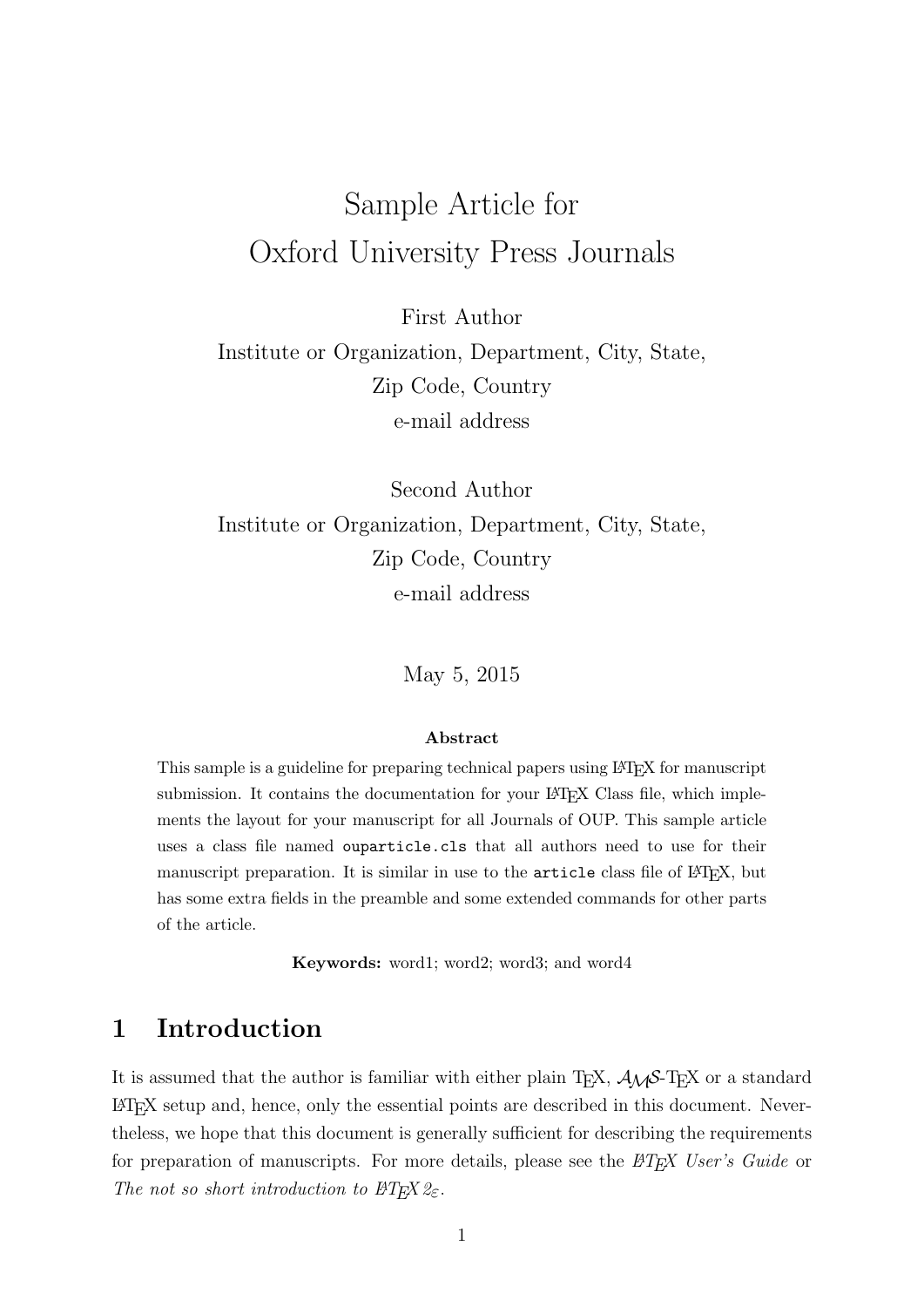# 2 Installation

Provided with ouparticle.cls are the files sample.tex (this document explains the various features of ouparticle.cls) and sample.pdf (how the output using sample.tex should be). Your paper can be compiled with standard LAT<sub>E</sub>X, preferably with the current LAT<sub>E</sub>X 2<sub>ε</sub> version. It will probably work with older versions of LAT<sub>E</sub>X 2<sub>ε</sub>; however, this has not been tested. The file ouparticle.cls needs to be copied into a directory where T<sub>E</sub>X looks for input files. The other files need to be kept as a reference while preparing your manuscript. Please use the predefined commands from sample.tex for title, authors, abstract, body, etc.

# 3 Preparing your manuscript

# 3.1 General guidelines

- 1. LAT<sub>EX</sub> and  $A_{\mathcal{M}}S$ -LAT<sub>EX</sub> provide a rich set of commands for all common, important features of your paper. Use them; avoid definitions and use of custom commands.
- 2. There is no need to redefine any T<sub>E</sub>X,  $\triangle F$ <sub>E</sub>X or  $\triangle A_{\mathcal{M}}$ S-L<sup>A</sup>T<sub>E</sub>X commands.
- 3. Avoid direct formatting for headings cleanly set as section headings.
- 4. Use LATEX commands for font changes. For example: use \textbf{phrase}, not  ${\bf phrase};$  use  $\mathcal{C},$  not  ${\cal C};$  etc.

## 3.2 How to start with ouparticle.cls

Before you type anything that actually appears in the paper, you need to include a \documentclass{ouparticle} command at the very beginning, and then the two commands that have to be part of any  $\langle \text{login}\{\text{document}\}\rangle$  at the start and \end{document} at the end of your paper.

## 3.3 Document structure

The main structure of your paper is as follows:

```
\documentclass[12pt,...]{ouparticle}
\usepackage[...]{packages}
```

```
\title{...}
\author{
    \name{...}
```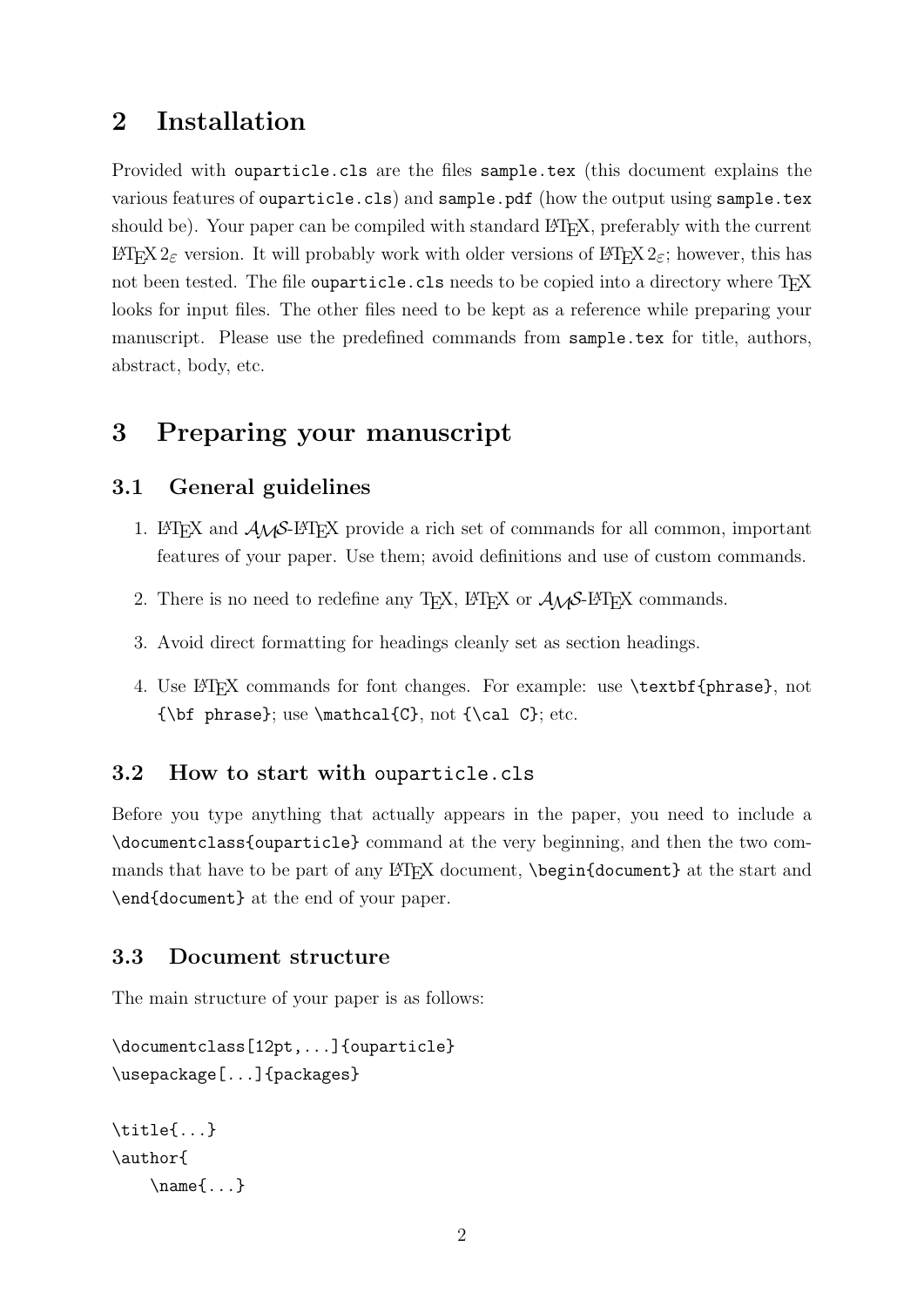```
\address{...}
    \text{lemail}\{... \}\and
    \name{...}
    \address{...}
    \email{...}
        \and
    \name{...}
    \address{...}
    \email{...}
}
\abstract{...}
\keywords{...}
\maketitle
\begin{document}
\section{....}
...
\subsection{....}
....
\end{document}
```
# 3.4 Options

By default, all of the options within article.cls are available with this class file. This class file provides the following additional options.

- oneline: This option will set your entire manuscript in one line spacing. It will not affect the footnote, figure and table environments.
- halfline: This is to set your entire manuscript in half line spacing.
- endnotes: To make all footnotes to endnotes. You may follow the same coding \footnote{text} for both footnotes and endnotes. Once you use this option you have to use the **\theendnotes** command at the place where all the endnotes have to be set in your paper.
- numbib: This is the default option that numbers the bibliography items; this option does nothing with natbib and other packages.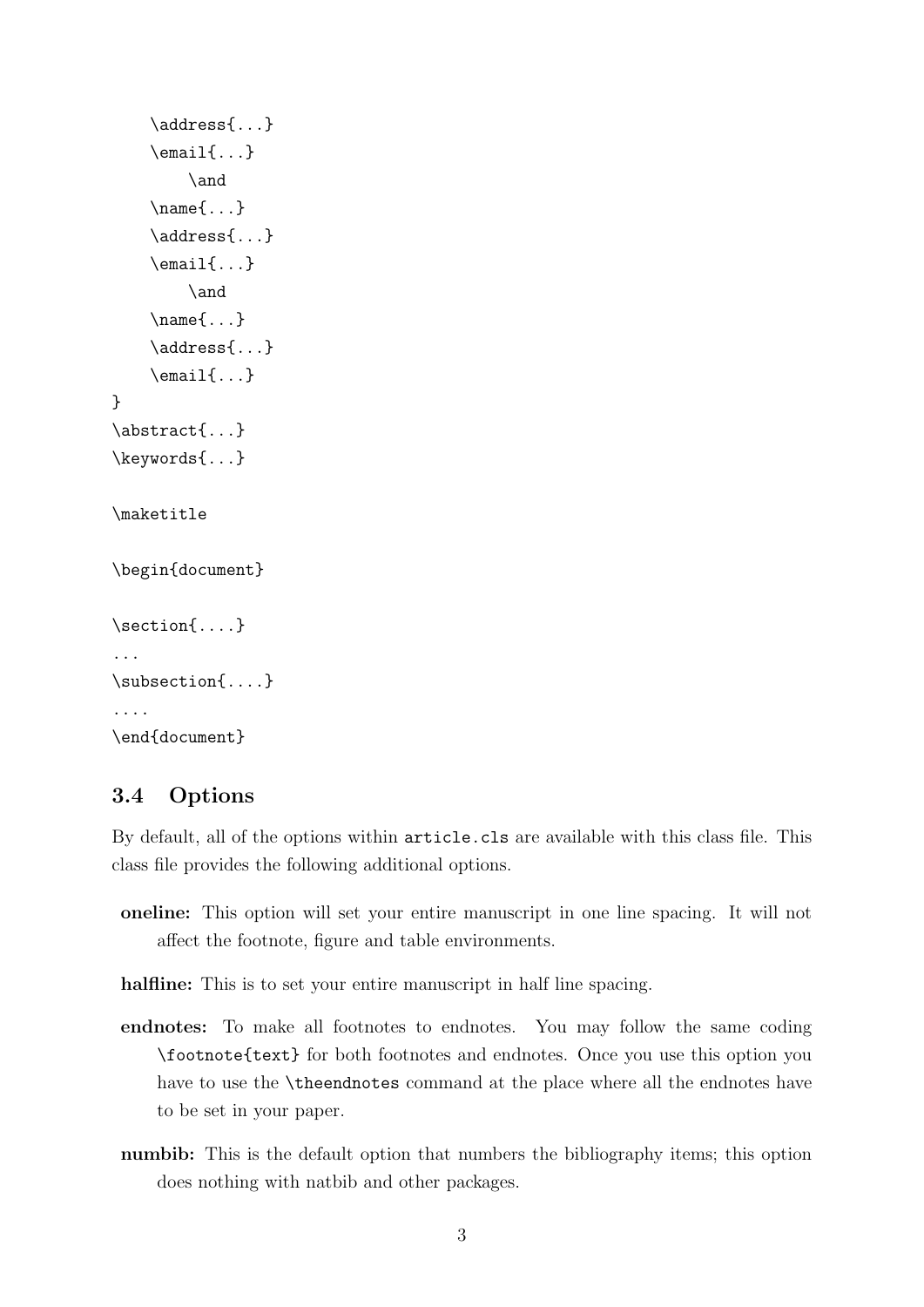nonumbib: For unnumbered bibliography.

#### 3.5 Front matter

The title of the manuscript is simply specified by using the \title{text} command in the same manner as in this sample. Author's information consists of the name of the author and the corresponding institutions with addresses, as given in this example. Include an electronic mail address if available, inserting it into the \email{text} commands. You may follow the same coding if there are more than one author; separate authors with \and. Please identify the corresponding author with his/her electronic mail address by \thanks{text}. An abstract for your paper is specified by using \abstract{text}. A \keywords{text} macro may also be used to indicate keywords for the article. Use \maketitle after the abstract and keywords to make the header of your article.

#### 3.6 Sections and subsections

To begin a new section, give the heading of that section in the **\section**{text} command. A section number is supplied automatically. Use the starred form (\section\*{text}) of the command to suppress the automatic numbering. If you want to be able to make reference to that section, then you need to label it (see Section 3.14). You can have sections up to five levels. The sectioning commands are \section, \subsection, \subsubsection, \paragraph and \subparagraph.

#### 3.7 Ordinary text

The ends of words and sentences are marked by spaces. It does not matter how many spaces you type. The end of a line counts as a space. One or more blank lines denote the end of a paragraph.

There are a number of things for which you need to follow different methods. As you know, quotation marks, quotes within quotes, dashes, ellipsis, etc. should be as per the LATEX standard input. LATEX interprets some common characters as commands, and therefore you must instead type those common characters as specific LAT<sub>EX</sub> commands to generate them. Those characters are  $\$, \&, \%, \#, \{$ , and  $\}.$ 

#### 3.8 Formatting

One should always use LATEX macros rather than the lower-level TEX macros like  $\iota$ it, \bf and \tt. The LATEX macros offer much improved features. The following table summarizes the font selection commands in LAT<sub>E</sub>X.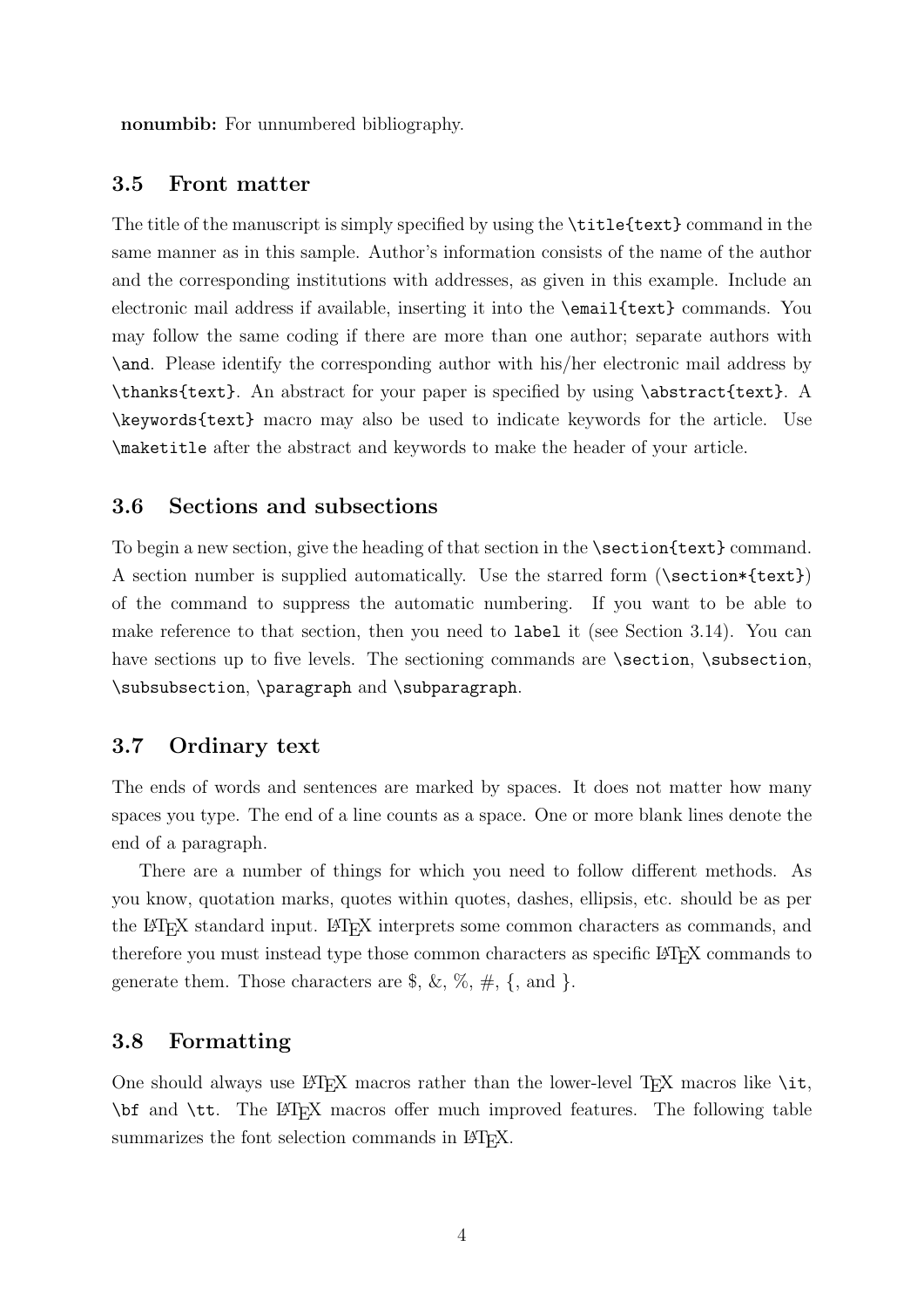#### LATEX text formatting commands

| \textit Italics |                    | \textsf | Sans Serif                |
|-----------------|--------------------|---------|---------------------------|
|                 | \textbf Boldface   | \textsc | Small Caps                |
|                 | \texttt Typewriter | \textmd | Medium Series             |
| \textrm Roman   |                    |         | \textnormal Normal Series |
| \texts1 Slanted |                    | \textup | <b>Upright Series</b>     |

#### $\Delta E$ F<sub>F</sub>X math formatting commands

| \mathit Math Italics    | \mathfrak | Fraktur                                 |
|-------------------------|-----------|-----------------------------------------|
| \mathbf Math Boldface   | \mathbb   | Blackboard Bold                         |
| \mathtt Math Typewriter |           | \mathnormal Math Normal                 |
| \mathsf Math Sans Serif |           | \boldsymbol Bold math for Greek letters |
| \mathcal Calligraphic   |           | and other symbols                       |

### 3.9 Figures and tables

Use normal LAT<sub>E</sub>X coding for figures and tables. Figure and table environments should be inserted after (not in) the paragraph in which the figure is first mentioned or grouped all together at the end of the file. They will be numbered automatically. The following is an example of typesetting a table.

```
\begin{table}
\caption{Table caption text.}
\label{key}
The table matter goes here.
\end{table}
```
As always with LATEX, the **\label** must be after the **\caption**, and inside the figure or table environment. The reference for figures and tables inside text can be made using the \ref{key} command.

## 3.10 Equations

Equations are used in the same way as described in the LATEX manual. Do not start a paragraph with a displayed equation. Equations are numbered consecutively, with equation numbers in parentheses flush right. For example, if you type

```
\begin{equation}\label{eq1}
```

```
\int^{r_2}_0 F(r,\varphi)\{\rm d}r,\{\rm d}\varphi = [\sigma r_2/(2\mu_0)]\int^{\infty}_0\exp(-\lambda|z_j-z_i|)\lambda^{-1}J_1 (\lambda r_2)J_0
(\lambda r_i\,\lambda {\rm d}\lambda)
\end{equation}
```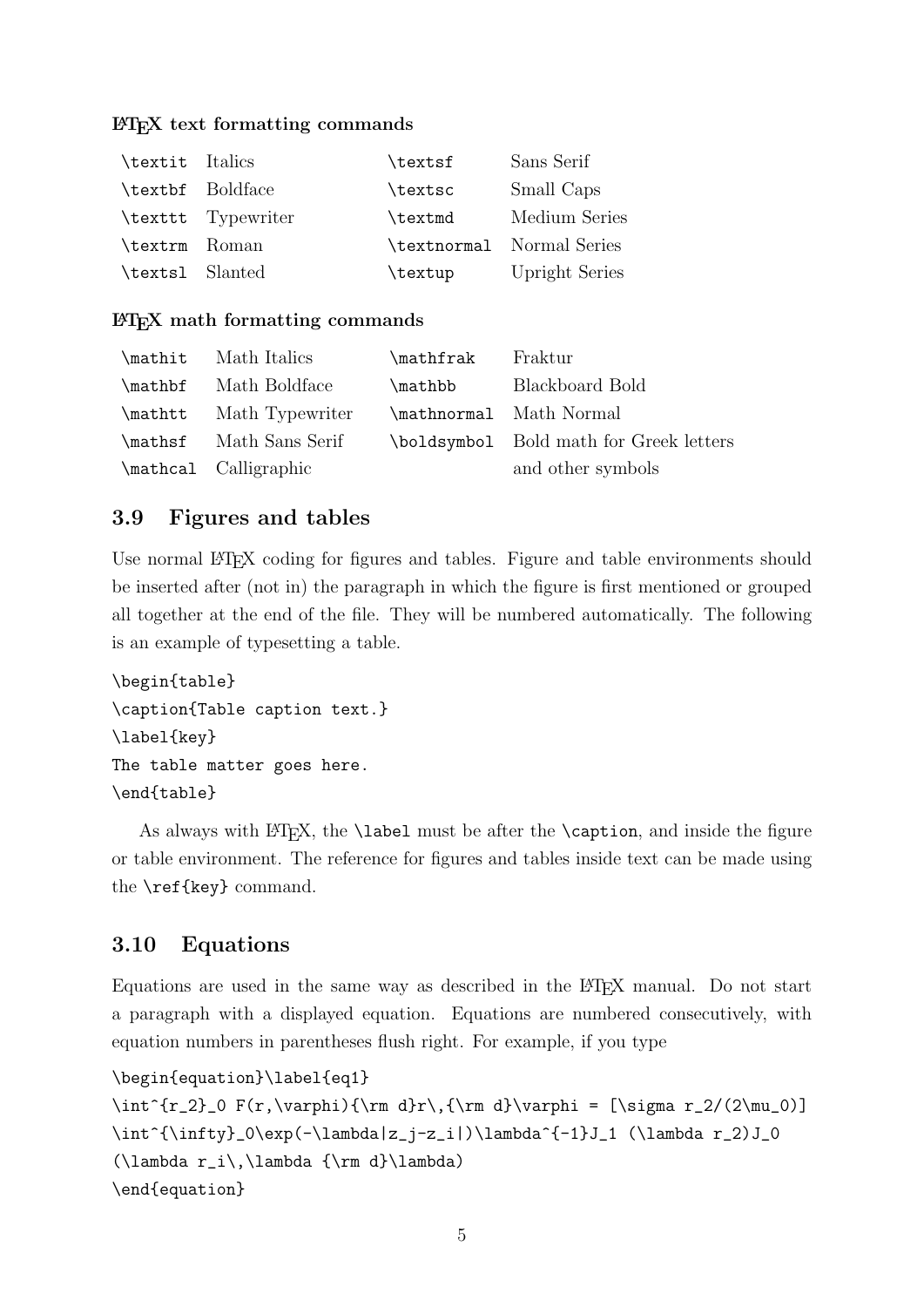then you will get the following output:

$$
\int_0^{r_2} F(r,\varphi) dr d\varphi = [\sigma r_2/(2\mu_0)] \int_0^{\infty} \exp(-\lambda |z_j - z_i|) \lambda^{-1} J_1(\lambda r_2) J_0(\lambda r_i \lambda d\lambda)
$$
 (1)

It inserts space both above and below the equation.  $\mathcal{A}_{\mathcal{M}}\mathcal{S}$ -LAT<sub>E</sub>X has several environments that make it easier to typeset complicated multiline displayed equations. These are explained in the  $A_{\mathcal{M}}S$ -L<sup>AT</sup>EX User Guide. A subequation environment is available to create equations with sub-numbering of the equation counter. It takes one (optional) argument to specify the way that the sub-counter should appear.

### 3.11 Displayed text

Text is displayed by indenting it from the left and right margins. Quotations are commonly displayed. There are short quotations:

This is a short quotation. It consists of a single paragraph of text. See how it is formatted.

and longer ones:

This is a longer quotation. It consists of two paragraphs of text, neither of which are particularly interesting.

This is the second paragraph of the quotation. It is just as dull as the first paragraph.

You can even display poetry.

There is an environment for verse Whose features some poets will curse.

For instead of making

Them do *all* line breaking,

It allows them to put too many words on a line when they'd rather be forced to be terse.

#### 3.12 Listings

Another frequently displayed structure is a list. The following is an example of an itemized list.

- This is the first item of an itemized list. Each item in the list is marked with a '•'.
- This is the second item of the list. It contains another list nested inside it. The inner list is an enumerated list.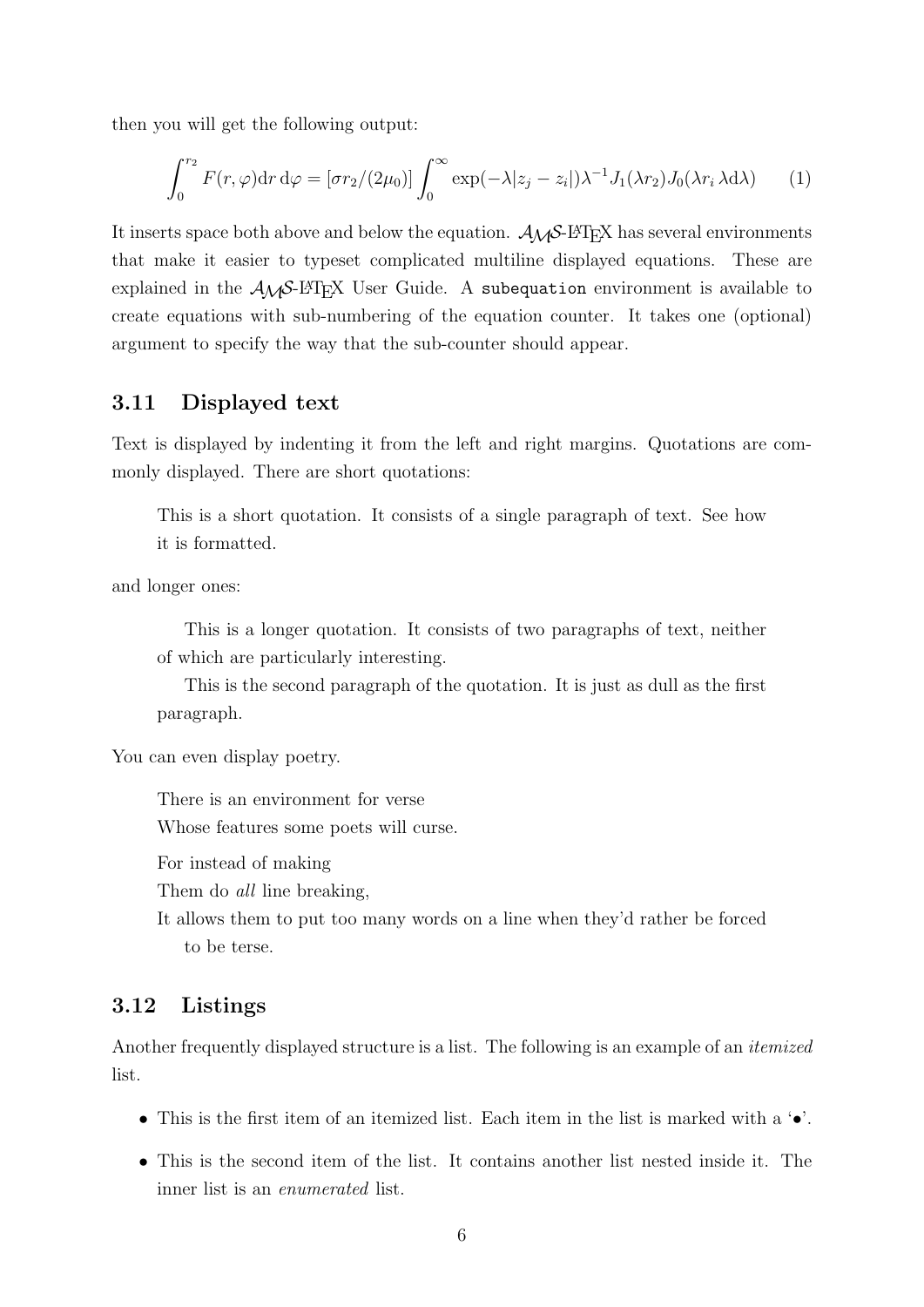- 1. This is the first item of an enumerated list that is nested within the itemized list.
- 2. This is the second item of the inner list. LAT<sub>EX</sub> allows you to nest lists deeper than you really should.

This is the rest of the second item of the outer list. It is no more interesting than any other part of the item.

• This is the third item of the list.

#### 3.13 Displayed sentences: theorems and such

These environments have to be defined with the help of  $\operatorname{LFT}_X$ 's  $\neq$  with express command, and also with the  $A_{\mathcal{M}}S$ -LAT<sub>E</sub>X package for theorems that is already with your class file. For example, \newtheorem{thm}{Theorem}. Predefined theorem styles can be used in your article to differentiate the theorem-like environments. You can have an extra command, \newproof, that can be used for displayed text. The following is an example of using the above-defined thm environment.

\begin{thm} This is body matter for this environment. \end{thm}

#### 3.14 Cross-referencing

LATEX possesses features for labelling and cross-referencing section headings, equations, tables, figures and theorems. Their proper usage in the context of section headings, equations, tables and figures are discussed in the appropriate sections.

Cross-referencing depends upon the use of 'keys' that are defined by the user. The \label{key} command is used to identify the links. Keys are strings of characters that serve to label section headings, equations, tables and figures that replace explicit, by-hand numbering. The \ref{key} command is used for cross-referencing.

Files that use cross-referencing (and almost all manuscripts do) need to be processed through LATEX at least twice to ensure that the keys have been properly linked to the appropriate numbers.

#### 3.15 Footnotes and endnotes

The footnote text can either appear at the bottom of a page or at the end of your paper. The **\footnote** macro *should not* be used in the front matter to provide additional information about authors (such as corresponding addresses); instead, use \thanks{text}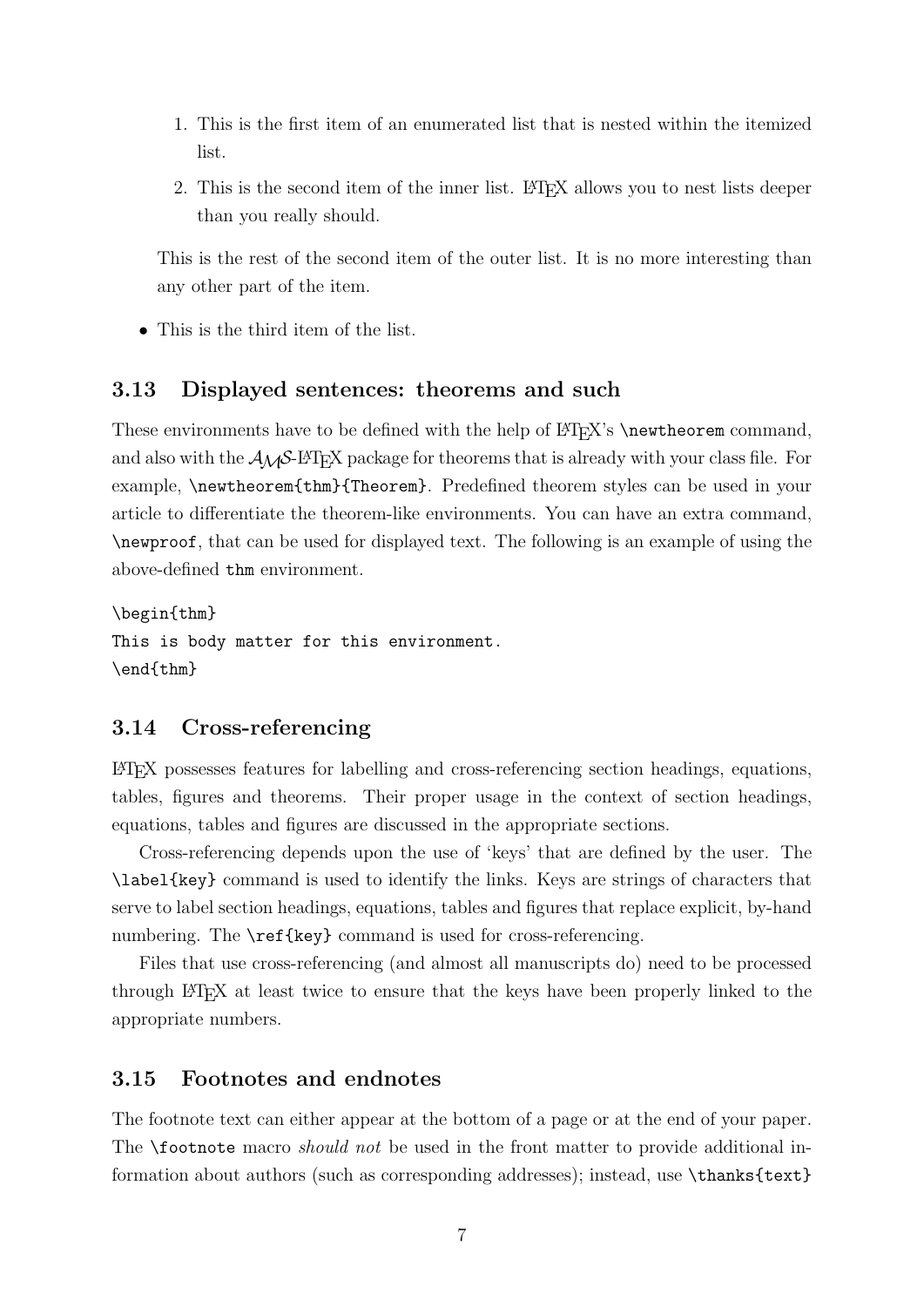commands. The document option 'endnotes' is used to make endnotes. The command \theendnotes should be used to place the endnotes at the required location in the text. They will be put in a separate 'Notes' section.

# 3.16 Appendix

The **\appendix** command signals that all following sections are appendices, and therefore the headings after \appendix will be set as appendix headings. For a single appendix, use  $\apacksquare$  is a followed by the  $\setminus$  section{text} command to suppress the appendix letter in the section heading.

# 3.17 Special sections for notes and acknowledgements

If you wish to include a 'Notes' or 'Acknowledgements' section in your paper, use the \begin{notes}...\end{notes} macro. We use the same environment for both 'Notes' and 'Acknowledgements'. The following examples show to how to use this macro.

```
\begin{notes}
```
Please note that this class file is provided as it is, and copyright by Oxford University Press. You are free to use this class file, provided that you do not make changes in this class file. If you do make changes, you are requested to rename the class file. \end{notes}

\begin{notes}[Acknowledgements] The authors would like to thank... \end{notes}

# 3.18 References

The reference entries can be L<sup>AT</sup>EX typed bibliographies or generated through a BIBTEX database. BIBT<sub>EX</sub> is an adjunct to LAT<sub>EX</sub> that aids in the preparation of bibliographies. BIBTEX allows authors to build up a database or collection of bibliography entries that may be used for many manuscripts. They also save us the trouble of having to specify formatting. More details can be found in the  $BIBT_FX$  Guide. For LAT<sub>F</sub>X reference entries use the \begin{thebibliography}....\end{thebibliography} environment (see below) to make references in your paper. We have provided the class file option to distinguish two styles of references. Those options are numbib and nonumbib. You can select one of these options with the \documentclass command. By default the class file will take the numbib option. The following is an example of  $\mathbb{P}T_{\mathbb{F}}X$  bibliography.